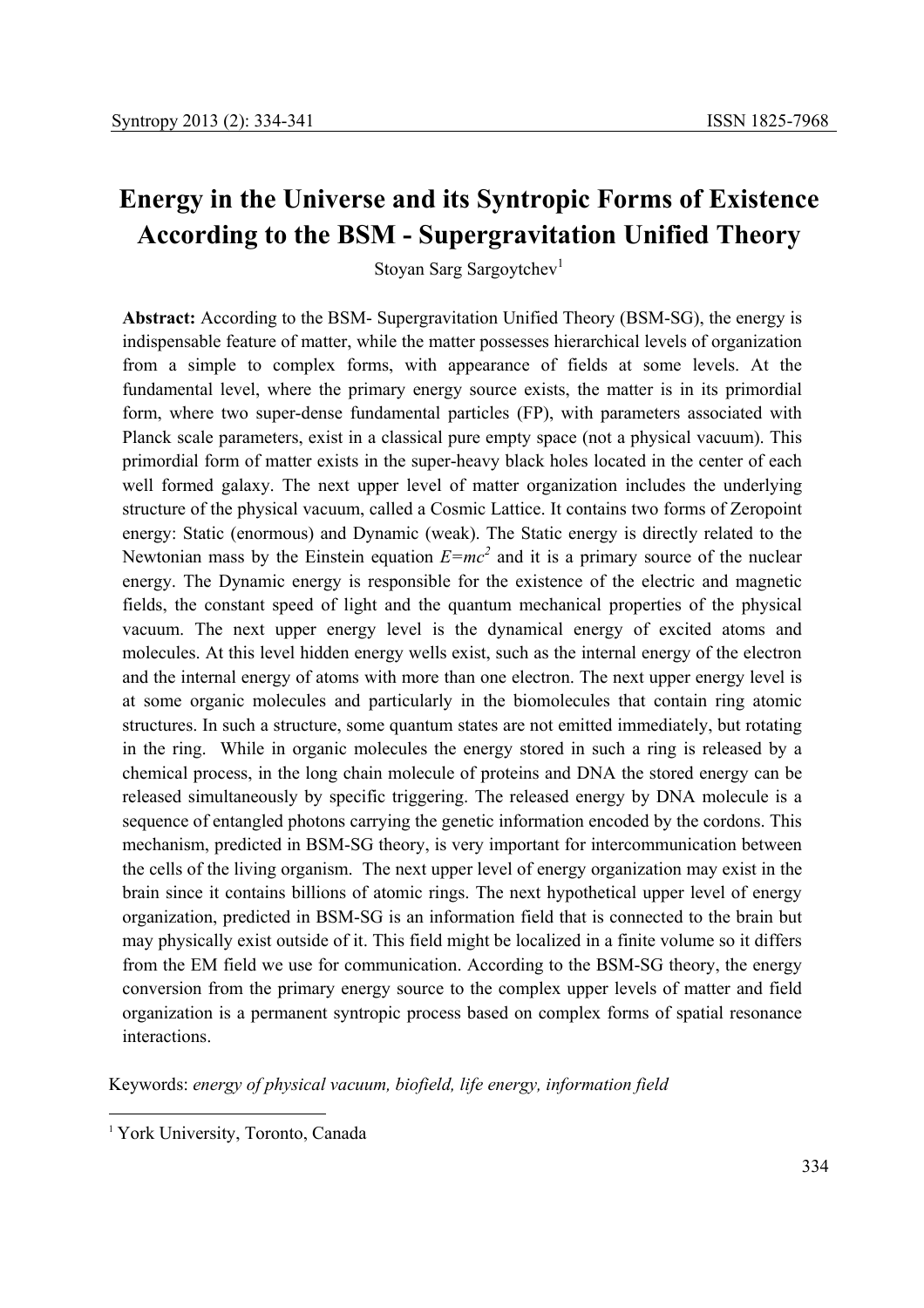What is the relation between the energy and matter? Is the physical vacuum a pure empty space? What does define the constant velocity of light, while knowing that the definition of velocity is a distance over time? Is there primary etalons of space and time? Are we sure that the Einstein equation  $E = mc^2$  does not have a limit in the micro-scale? These are fundamentally important questions, while their discussion is usually avoided. The theoretical physics must be a reliable fundamental base for all fields in physics. However, we must accept unexplainable postulates and rules, sometimes in conflict with the human logic. One such example is the claim that the human logic fails in quantum mechanics and particle physics. This, however, opens the door for speculations that might lead to wrong conclusions.

 We could not unveil the secrets of the Universe if neglecting the fundamentally important philosophical principles: logical understanding, physical reality and causality (the cause precedes the consequence). The ignorance of these principles might be a reason for the discrepancy between the theoretical understanding from one side and unexplainable phenomena from the other. A recent example for such a discrepancy is the failure of the Theoretical physics to recognize the feasibility of cold fusion. The origin of all problems in contemporary physics is deeper in its fundamental base: the concept of space, adopted a century ago. The concept of space, known as a physical vacuum is not correct. This leads to a wrong vision about the microcosmos and Universe.

The treatise Basic Structures of Matter – Supergravitation Unified Theory used a new approach by reanalyzing the accumulated observations and experiments, while observing the above mentioned principles [1]. The theory was first published on-line in 2001, archived in 2002 in the National Library of Canada [2] and published as a book in 2005 [3]. Related articles are published in peer reviewed journals [4,5] and conference proceedings. According to this theory the matter possesses hierarchical levels of organization from a simple to complex forms, while the energy is indispensable feature in all these forms. At the fundamental level, the matter is in its primordial form as a bulk of two super-dense fundamental particles in a classical pure empty space (not a physical vacuum). The parameters of these particles are associated with the Planck scale of time (frequency) and size. They interact by Supergravitation forces that in pure empty space are inverse proportional to the cube of distance. This primordial form exists in the superheavy black holes located in the centers of each well developed galaxy, where an enormous abundance of these two particles exists. When the energy to matter ratio is beyond some critical level, a specific process is initiated in which the fundamental particles congregate into selforganized hierarchical levels of geometrical formations, governed by the fundamental SG law. This process leads deterministically to creation of space possessing quantum properties (known as a physical vacuum) and a galaxy as observable matter Chapter 12 of BSM-SG). The space we live in contains a superfine underlying structure, called a Cosmic Lattice, with features quite different from the old Ether concept. The physical properties of the Cosmic Lattice permit explanation of all enigmatic phenomena in Particle Physics, Quantum Mechanics, Relativity and Cosmology.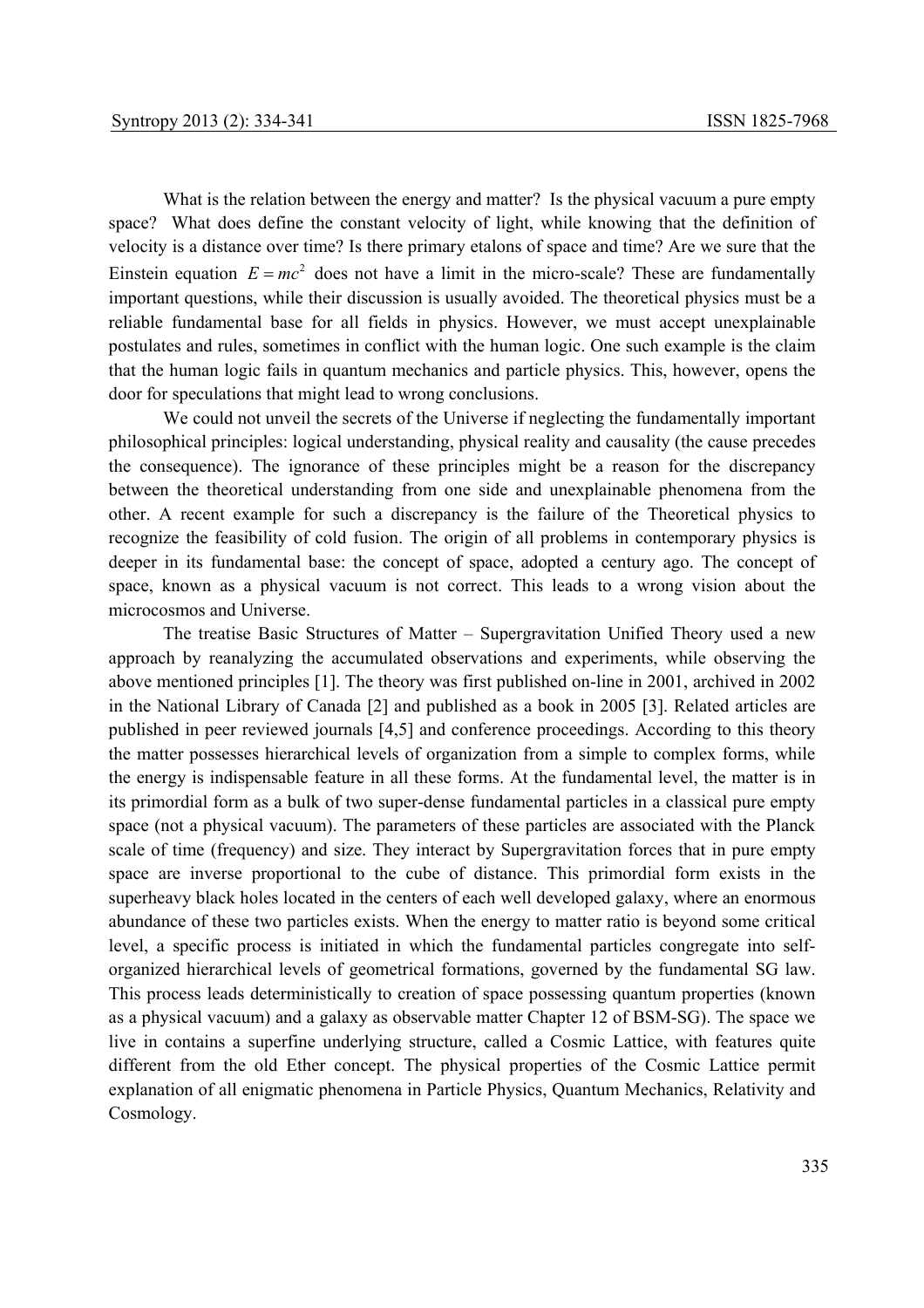The analysis of the physical model of Cosmic Lattice permitted to reveal its basic physical parameters, such as: a Static CL pressure, a Dynamic CL pressure, and a Partial CL pressure. The first one defines the Newtonian mass of the elementary particle (a mass equation is derived in BSM-SG, Chapter 3, §3.13). It is associated with a hidden Static Zeropoint energy that is a primary source of the nuclear energy [6]. The second one defines the Zero Point Energy (predicted by Quantum mechanics), which is related to the Electric and Magnetic fields (BSM-SG, Chapter 5). The third one is related to the inertial properties of the elementary particles (BSM-SG, Chapter 10). These features allow making analysis beyond the Newton's laws of gravity and inertia and beyond the theory of Special and General relativity. One important feature of the CL nodes is their ability of self-synchronization with an identified signature - the Compton wavelength. This phenomenon is involved in the definition of the permeability and permittivity of the physical vacuum, which defines the constancy of the speed of light according to the known equation  $c = (\varepsilon_0 \mu_0)^{-1/2}$ .

 The building elements of the Cosmic Lattice are two types of prisms with opposite internal twisting. The same building elements are embedded also in the elementary particles crystallized in the initial phase of the galactic evolution. All elementary particles are consisted of helical structures, but they are stable only if the helical structures are closed loops. The overall shape of the proton is a twisted torus, while the neutron is a double folded torus. The proton creates an electrical field in the physical vacuum by modulation of the vibration properties of the Cosmic Lattice nodes. The neutron appears neutral at far field because of its shape. In stars the proton and neutrons combine in atomic nuclei as fractal 3-dimentional structures. These structures match extremely well the raw and column pattern of the Periodic table of Mendeleyev (BSM-SG, Chapter 8). All known features: shell structure, Pauli exclusion principle, Hunds rule, nuclear magnetic resonance, chemical valences and bond directions, obtain clear classical explanation. The electron is a single one coil helical structure of second order, possessing reach oscillation properties defying the specific known features of the electron: quantum mechanical interaction with the CL, preferable quantum energies in orbital motion, anomalous magnetic moment, embedded fine structure constant and lifetime of the electron in the upper excited orbital state in an atom [4]. The internal energy of the electron that supports its oscillation is supplied by the Dynamic energy of the Cosmic Lattice.

 The analysis of the atomic spectra of elements with more than one external electron unveils that such atoms possess an energy storage mechanism. Using this feature, the analysis of the ring atomic structures leads to the conclusion that they possess another energy storage mechanism as rotated quantum state in the ring without emission of a photon. This is in agreement with many experimental observations on properties of the biomolecules. The proteins, for example, posses a lot of atomic rings. An enormous number of atomic rings are embedded in the DNA strands. The analysis of the properties of the DNA leads to the conclusion that the energy stored in the DNA can be released by a triggering, such as an excited state propagated by the DNA strands. This invokes an emission of a sequence that caries the genetic information encoded by the codons [7]. In the cells of living organism such triggering may coincide with the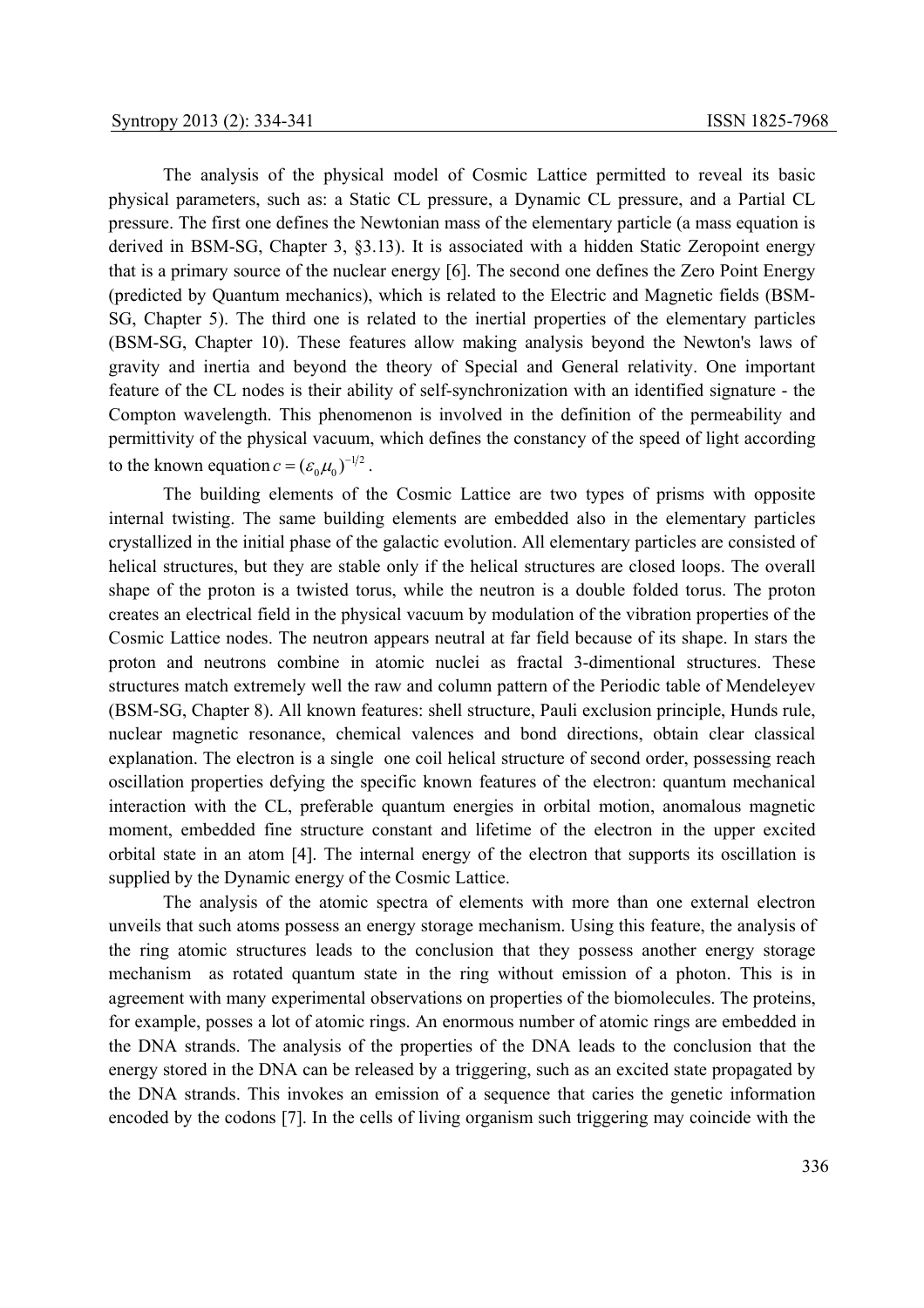time of cell division. The synchronicity of the sequence can be facilitated by the large number of repeated codons in the gene known as a C-value paradox. Such synchronicity might facilitate the synchronization between the events from different cells causing an avalanche effect. Such effect will cause emission of entangled photons in the broadband infrared and radiofrequency range. Entangled photons have much stronger penetrability and can pass easily through the living tissue. In such way the cell of the living organism might have communication features that are vitally important for their normal live and division. This also explains why the tissue of living organism tries to reject a penetrated foreign tissue. The theoretically unveiled EM properties agree with some theoretical and experimental research of the proteins and DNA, known as solitons [8,9]. The most abundant quantity of atomic rings is in the proteins concentrated in the brain.

 Before going further to some hypothetic features of the brain, let us discuss some specific features of the photons revealed in BSM-SG theory. The single photon is an energy quant that preserves its constant energy from the place of its emission to the place of its detection. If excluding the Doppler effect, which is a result of some non-zero velocity between the emitter and receiver, the photon may traverse a vast range of space without losing a fraction of its energy. The BSM-SG analysis reveals the physical aspect of this feature. The photon is a specific wave propagated through the Cosmic Lattice with the velocity defined by the oscillation and synchronization features of the Cosmic Lattice nodes if regarding them as connected oscillators possessing spatial oscillating properties. The waveform of the photon has a helical shape involving combination of positive and negative momentary states of the involved CL nodes and neutral CL nodes states defining the magnetic lines. These states are behind the rotating electrical and magnetic vectors of the photon. If regarding the photon wavetrain as a frozen structure, its wavelength is defined by its helical step. It is known that the energy is carried by the electrical vector. The magnetic lines of the photon are at the periphery of the wavetrain, so they are open at the front and back end. The BSM-SG analysis revealed one specific feature of the magnetic lines embedded in the photon. They serve as a boundary isolation of the rotating electrical vector, so the energy of the photon is preserved during the time of its existence.

 The revealed structure of the photon invokes the following idea: What will happen if the front and back ends of a single photon are connected? In this case all the features of the stable photon possessing energy will be preserved. The energy of electrical vector will still propagate with the speed of light defined by the Cosmic Lattice features but this hypothetical closed loop photon will be localized in a finite volume. This kind of closed loop photon cannot be detected by our electromagnetic detectors because it cannot strike the detector. The stability of such close loop wavetrain will be enforced by one specific feature of the magnetic line. The closed loop magnetic line is more stable than the open magnetic line in EM field due to the increased SG forces in the involved phased synchronized Cosmic Lattice nodes included in the loop. It is theoretically and experimentally known that the photon could have a right or left circular polarization that is quite stable. Consequently, the closed loop photon may have a left of right circular polarization referenced to the direction of the electrical field rotated in the loop. Therefore it may carry a single bit of information that we can assign as 0 or 1. Futhermore, the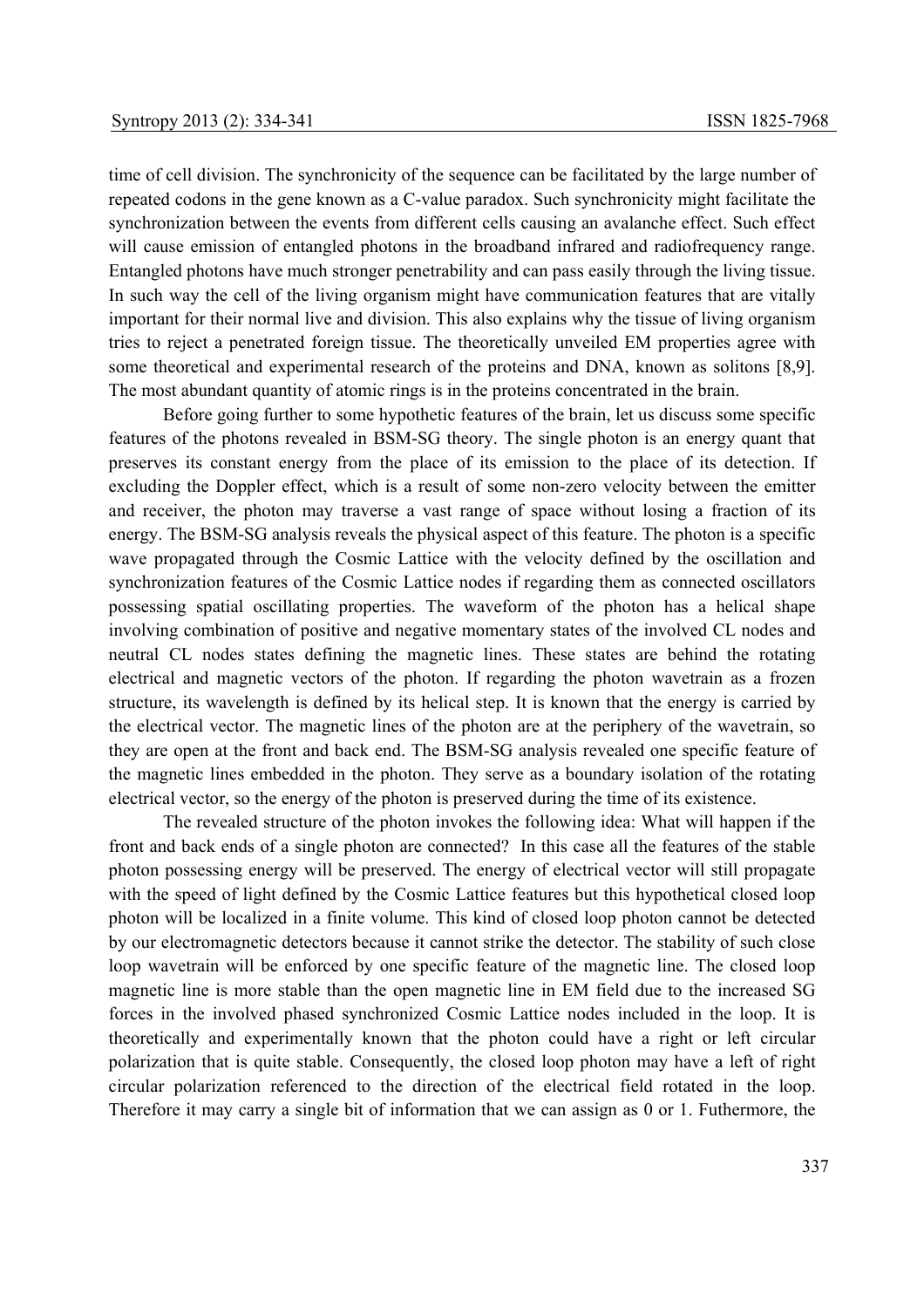closed loop photons might be formed of more than one photons in series. Photons connected in series do exit in lasers and they are known as entangled photons. How such closed loop photons could be generated? It is known that in fiberoptics with a gradient refractive index the propagation of light follows the curvature of the fiber. We may expect that a similar microenvironment exist also in the brain.

 We may speculate that the existed atomic ring structures in the brain might be involved in generating of closed loops of entangled photons. The neurons in the human brain are interconnected with complex matrices of connections known as synaptic connections [10]. Each of the  $10^{11}$  (one hundred billion) neurons has on average 7,000 synaptic connections to other neurons. The brain of a three-year-old child has about  $10^{15}$  synapses (1 quadrillion). The living cells in the human brain may have micro-volume environment similar as the liquid crystals. It is known that many liquid crystals exhibit circular polarization properties that could be a clockwise or counterclockwise. Then we may speculate that such micro-volume environment with combination of the protein (containing atomic rings) involved in the neurons and synaptic connections could generate combined loops of entangled photons.

 In accordance with the above mentioned considerations we may suggest a hypothesis that the human brain, for example, is able to create a complex field of interconnected closed loop photons that will carry complex information [11]. This field even may exist outside of the human brain forming an information field. This kind of field is quite different from the known physical field and it cannot be detected by ordinary EM detectors. Its optimal interaction is only with the brain from which it is created. In some particular cases, however, it may partially interact with a different brain. In this case, however, it must be some kind of dynamic interaction that could appear common for the two different brains. This might be beyond the phenomena known as telepathy and remote viewing.

 The suggested hypothesis [11] is partly in agreement with the Holonomic Brain Theory of Karl Pribram, which however is more abstractive. The physical base of the information field in our hypothesis is also in agreement with the theoretical work of Andrea Detela. The following extract is the Andrea Detela definition about this field cited in the article Fabrics of Consciousness by Robert N. Boyed [12]. *"It is assumed that the biofield is a three-dimensional web woven of vibrating electric and magnetic fields. Lines of these fields are like tiny threads in a three-dimensional textile. These electromagnetic fields display very complex internal organization. We find a peculiar variety of chiral solutions to Maxwell equations, which do not dissipate energy and lead to stable field structures. This is the so-called informational basis of the biofield. The simplest structures of these kind are toroidal knots. When electric charge with very light mass enters the informational biofield, non-linear phenomena take place. These nonlinear phenomena are based upon bifurcations in internal electric currents and upon resonance effects between currents and fields. We find an evolution of the field structure. This evolution is a syntropic process, oriented in time. There are several obvious conditions for syntropic behavior, and one of them is [found to be a] quantum coherence in the states of electric charge.*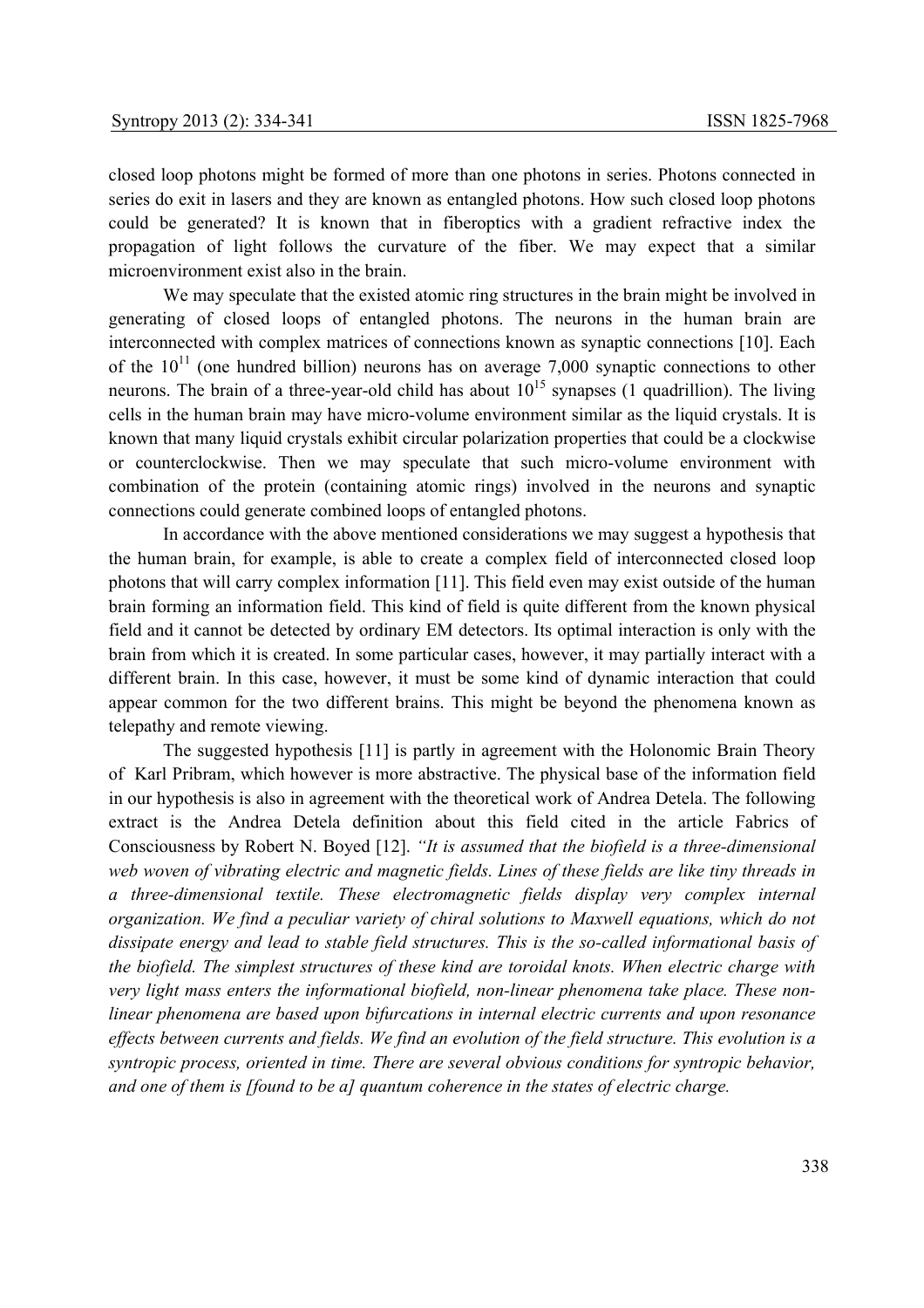The suggested hypothesis [11] needs a lot of further research and experiments. One of the first steps will be the attempt for experimental detection of such kind of field that we may associate with the existence of hypothetical aura. To do this we must understand what kind of physical parameter might be affected by the envisioned information field. According to BSM-SG one of the features of the CL space that defines the constant speed of light is the selfsynchronization between the Cosmic Lattice nodes. It appears as self-created fluctuation of wavelengths equal to one or whole number of Compton's wavelengths. This corresponds to the predicted fluctuations of the physical vacuum envisioned by Modern Physics. The closed loop photons may slightly change the randomness and isotropy of these self-created fluctuations, which may affect the Brownian motion of the gas molecules occupying this particular volume. As a result it may slightly change the condition of light scattering by the air molecules in the volume occupied by this field. In a properly design experiment such change could be possibly detected. This could be a passive way of detection that should not affect the information field. In the past, another method known as Kirllian effect has been suggested. We do not recommend this method for detection of the information field connected to the human brain, because it uses high voltage potential and broad range of frequencies. Therefore, it may affect in some cases the normal interaction between the information field and the physical function of the brain.

 Focusing on the energy of the living organism we may conclude that every living organism needs an internally accumulated energy for living. This energy must be stored in the atomic rings of biomolecules that serve as energy accumulators. How the atomic rings are charged with energy? One of the sources can be a result of chemical processes in the organism related to the digestion. Another type of source is of irradiative kind. One of the natural radiation sources is the EM radiation from the Sun. Today, however, a lot of artificial sources of EM radiation exist. All natural and artificial radiation sources may cause a charge and discharge. The overcharging also could cause a discharge. Some artificial EM sources may cause overcharge following by discharge, which may not be according to the proper period controlled by the living organism. This kind of energy interaction between the living organisms and the natural and artificial radiation sources has not been seriously investigated so far.

## **Summary and conclusions**

 Everything in the Universe from the deeper microcosmos to Cosmology is governed be energetic interactions, while the energy cannot exist independently from matter. This is valid for not alive and alive forms of the Nature. The relation between matter and energy during the galactic evolution phases and the observable matter, according to the BSM-SG theory is illustrated by the matter – energy diagram shown in Fig. 1. At lower level of matter organization, the energy density is extremely high, while it governs simple but strong interactions at extremely high frequency. At higher levels of matter organization the energy density decreases but it governs complex interactions at lower frequencies. The frequency division up to the level of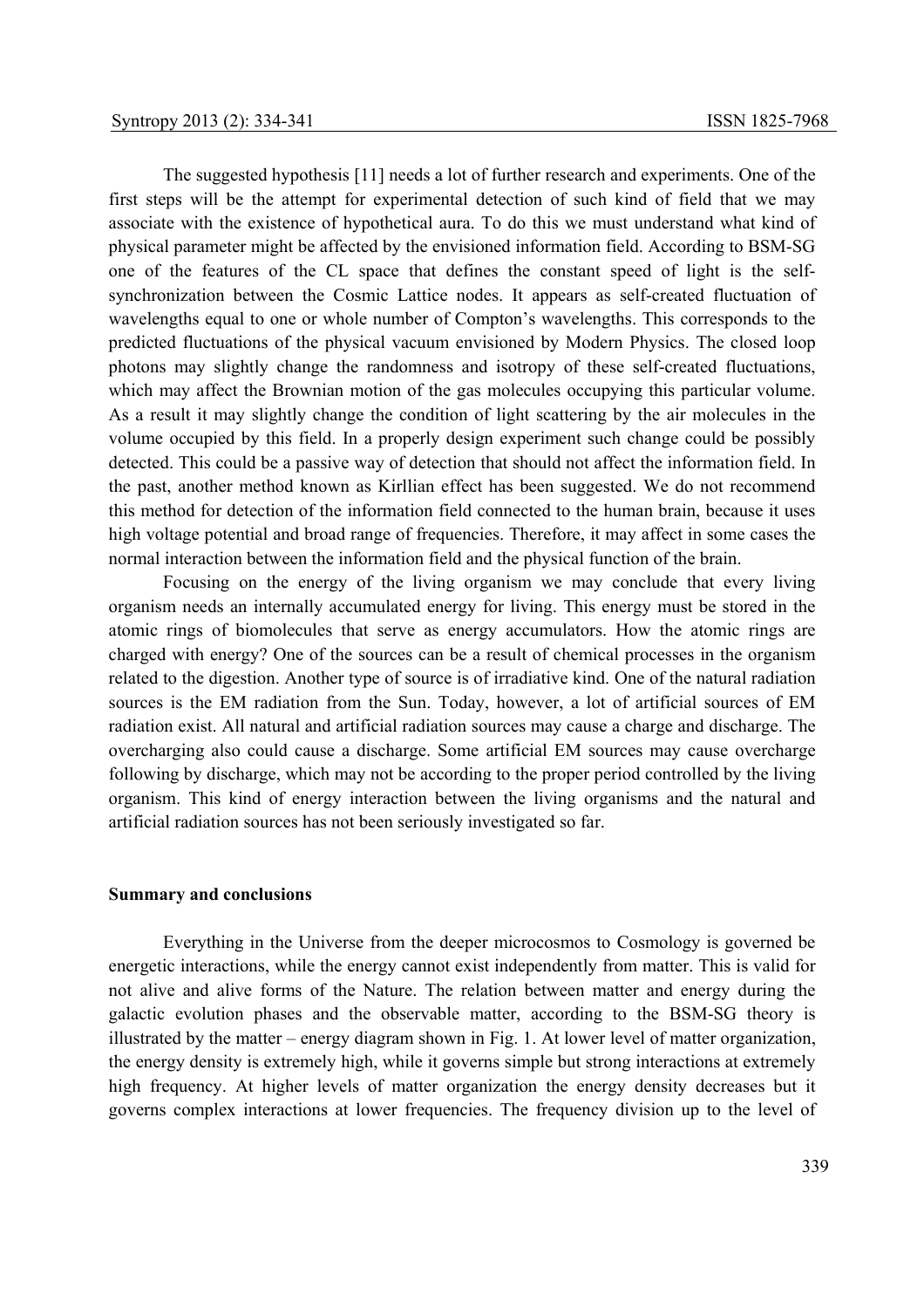Cosmic Lattice is based on spatial modes of vibrations. Above this level the frequency division is based on oscillating spatial interactions between the Cosmic Lattice (physical vacuum) from one side and the elementary particles from the other. At higher level of matter organization: atoms, molecules, biomolecules, the interactions become much more complex. The energy density for their interactions is weaker but precisely distributed and channeled. At some higher level of matter organization corresponding to living species, the energy interactions does not obey the second law of thermodynamics, because some energy is extracted from the Zeropoint energy of the physical vacuum due to complex interaction processes.

## **References:**

- [1] S. Sarg, New approach for building of unified theory, http://lanl.arxiv.org/abs/physics/0205052 (May 2002)
- [2] S. Sarg ©2001, Basic Structures of Matter, monograph, http://www.helical-structures.org also in: http://www.nlc-bnc.ca/amicus/index-e.html (First edition, ISBN 0973051507, 2002; Second edition, ISBN 0973051558, 2005), (AMICUS No. 27105955), LC Class no.: QC794.6\*; Dewey: 530.14/2 21
- [3] S. Sarg, Stoyan Sarg, *Basic Structures of Matter –Supergravitation Unified Theory*, Trafford Publishing, 2006, ISBN 1412083877
- [4] S. Sarg, A Physical Model of the Electron according to the Basic Structures of Matter Hypothesis, Physics Essays, vol. 16 No. 2, 180-195, (2003); http://www.physicsessays.com
- [5]. S. Sarg, Brief introduction to the Basic Structures of Matter theory and derived atomic models, Journal of Theoretics (Extensive papers), January, 2003;
- [6] S. Sarg, Physics of Cold Fusion With the BSM–SG Atomic Models, General Science Journal, (2013) http://gsjournal.net/Science-Journals/Essays/View/4805
- [7] S. Sarg, Application of BSM atomic model for theoretical analysis of biomolecules, *Journal of Theoretics*, (2002), www.journaloftheoretics.com/Links/Papers/Sarg1.pdf
- [8]Davydov, Aleksandr S. (1991). *Solitons in molecular systems*. Mathematics and its applications (Soviet Series) **61** (2nd ed.) Kluwer Academic Publishers. ISBN 0-7923- 1029-2.
- [9] Yakushevich, Ludmila V. (2004). *Nonlinear physics of DNA* (2nd revised ed.). Wiley-VCH. ISBN 3-527-40417-1.
- [10]D. Drachman (2005). "Do we have brain to spare?". *Neurology* **64** (12): 2004–5. doi:10.1212/01.WNL.0000166914.38327.BB. PMID 15985565
- [11] Stoyan Sarg, Information Field based on Entangled Photon Loops, www.vixra.org/abs/1307.0059
- [12] Karl Pribram http://www.scholarpedia.org/article/Holonomic\_brain\_theory (2007)
- [13] Robert N. Boyed, Fabrics of Consciousness, ITC Journal, No.11; also: The Physics of Consciousness, http://peacepink.ning.com/profiles/blogs/2351430:BlogPost:2113